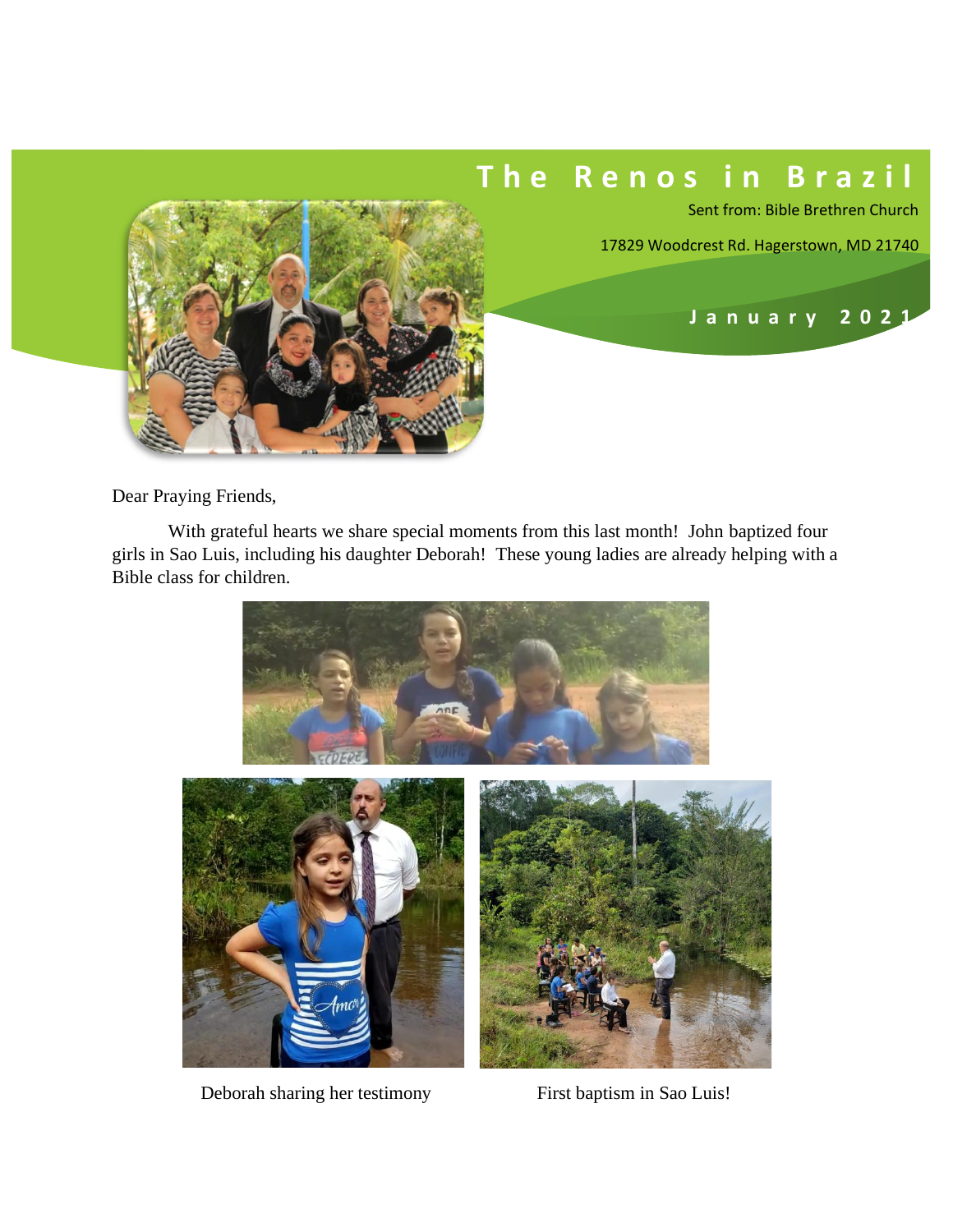December offers many opportunities to spread the seed of the Word of God through the children's gift bags and distribution of devotionals. This year with the help of people in Salinas and Jutai we put together 2,000 gift bags for children. Each bag had two books, a tract, school supplies, candy and balloons. We were able to visit more than 30 communities and in many of them share the Christmas story before distribution. People in the church and other believers have shared in several more communities. In addition to the gift bags we were able to hand out well over a thousand devotionals to adults. Please pray for open hearts as people read the daily verse and Bible study throughout 2021.



Group gathered in Cocal to hear the Christmas story



Children in Monkey hill coming for the gift bags and devotionals. Some of the children recognized us from last year and we told them we would come back with a Bible story.

## A Second Baptism

 A second baptism was held in Jutai this last week with two baptized. Gerson lived just recently moved. He was saved in April and began Bible studies with John. John continued to do Bible study with him by phone after he moved and when Gerson came back for a holiday visit, he wanted to be baptized! Mariana a young lady from Jutai also gave work in her life and was baptized.

## (Pictured below)